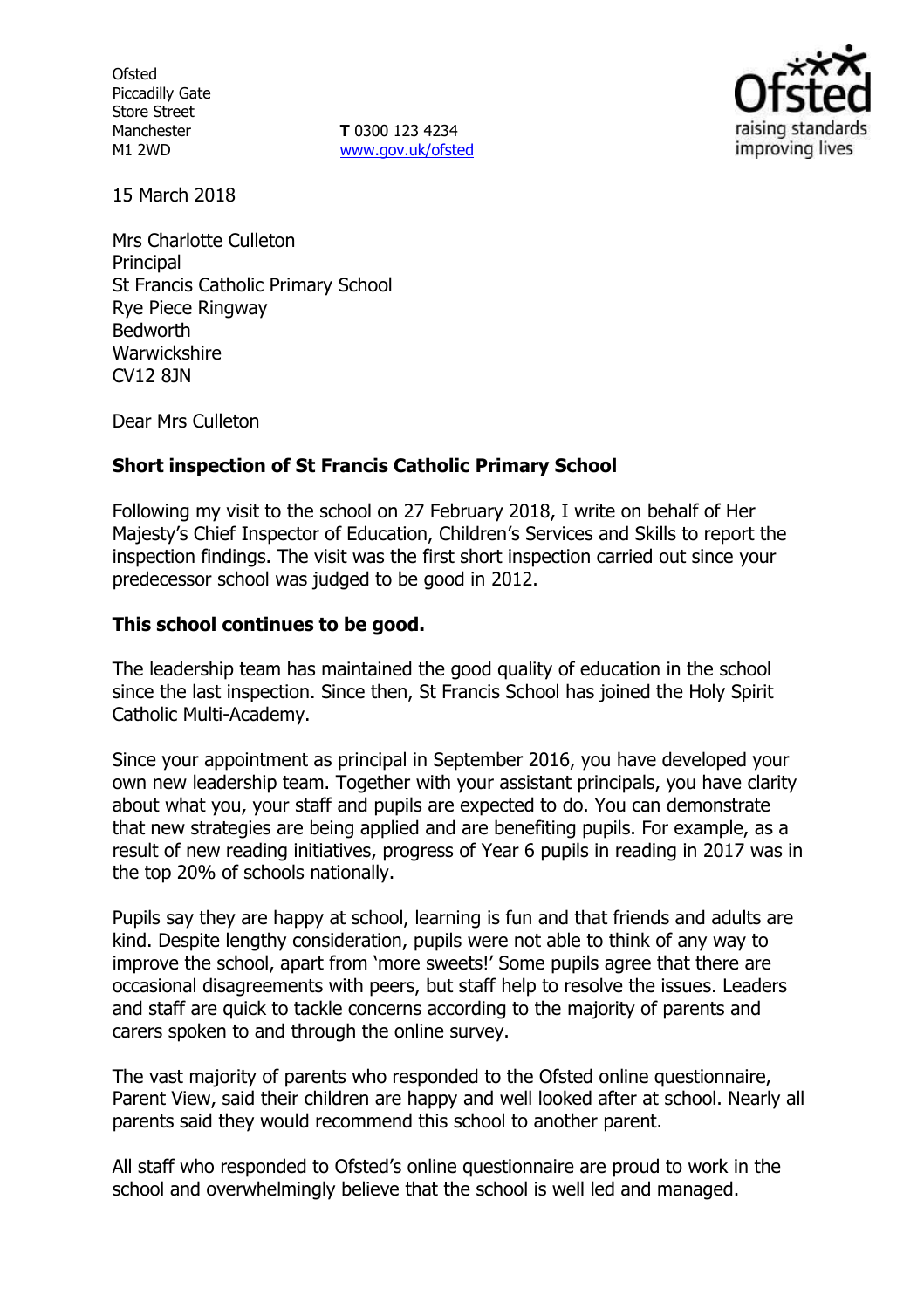

Leaders support, challenge and develop staff expertise effectively through providing training opportunities. Teachers feel their own skills are improving as a result.

The strong relationships between staff and pupils promote excellent learning behaviour, which is evident in every class in school. Staff and pupils alike establish a strong and caring ethos. This shows in the school environment, which is organised and attractive. One parent, typical of many, commented: 'My child's class teacher is such a great role model and has helped my child prepare for the next educational chapter.'

Pupils work well together; they cooperate and support each other in becoming successful learners. School values are well known by pupils and they can explain how these are part of their school life. Pupils are polite, welcoming and calm when moving around the school. They enjoy explaining about their different responsibilities such as hospitality, councillors and play leaders.

Leaders have successfully addressed the two areas for improvement identified at the previous inspection. Teachers ensure that tasks vary in difficulty to meet the needs of all pupils. They use different numbers of 'stars' on work to indicate to pupils the level of difficulty of tasks. Work in books demonstrates that the majority of pupils are tackling activities appropriate to their needs, although some of the most able pupils are not moved on to more challenging work when they are ready.

Your regular monitoring on the quality of teaching has ensured that teachers are consistent in the quality and style of feedback given to pupils. This consistency of approach has led to pupils improving their work as they respond to the suggestions made.

You have a comprehensive system of monitoring school improvement and leaders write regular reviews of progress. However, it can be difficult to clearly identify the amount of success at different points of the year. Some improvement targets lack specific detail and do not have measurable milestones to compare outcomes against.

# **Safeguarding is effective.**

There is an effective culture of safeguarding in the school and staff receive weekly updates. As a result, all staff follow procedures correctly to keep pupils safe. Leaders monitor meticulously that all staff training is up to date, and training records are updated through a detailed computerised system.

There were minor administration gaps in the recording of safeguarding documents which were rectified during the inspection. However, all appropriate checks on staff and visitors had already been carried out thoroughly. Safeguarding records for vulnerable pupils are well maintained and securely stored. You work regularly with external agencies in order to ensure that pupils are kept safe.

Pupils are clear that they feel safe everywhere in school and recounted examples of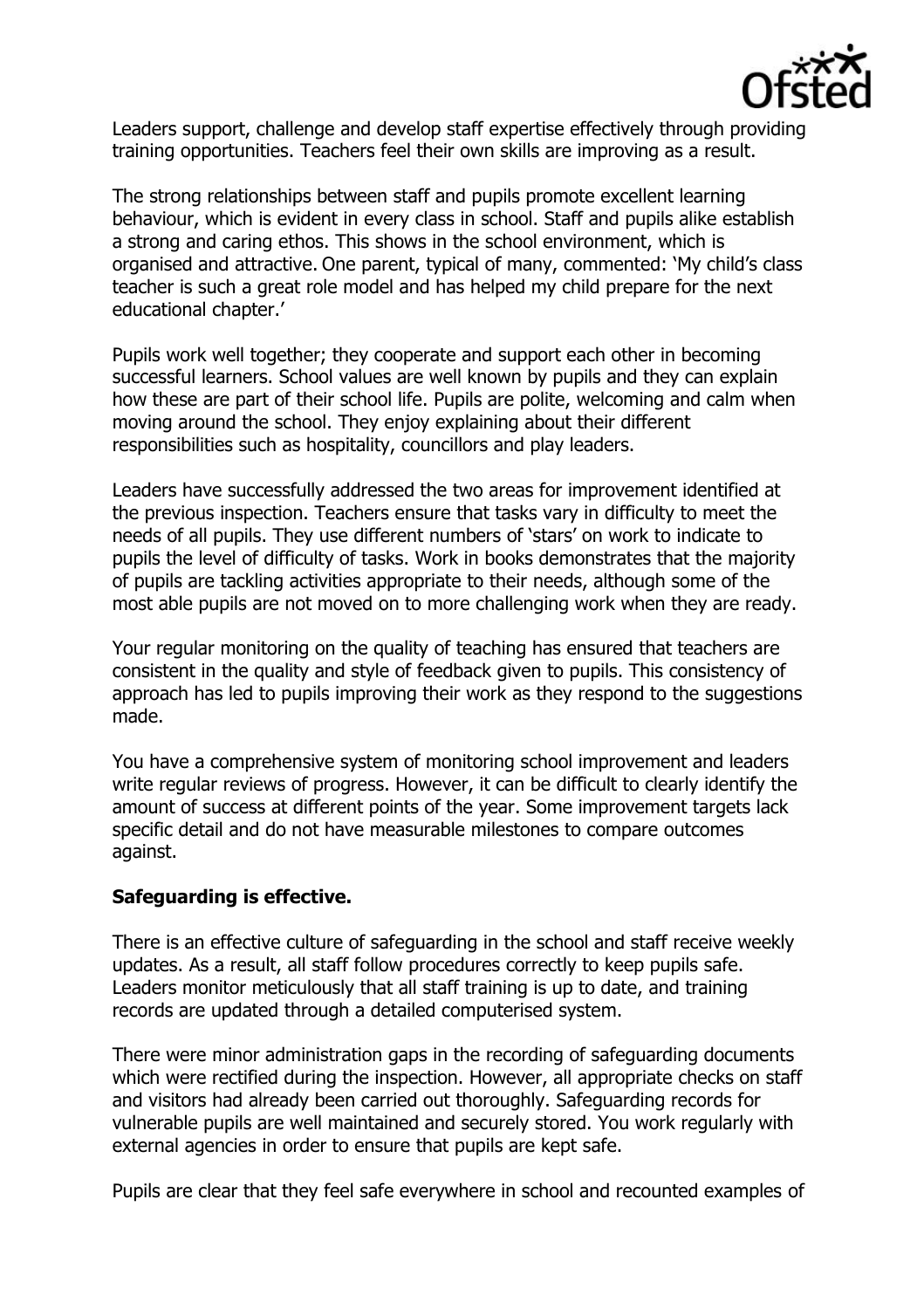

special days or visitors, such as e-safety day or police workshops on the dangers of drugs. These events have developed pupils' knowledge and understanding of how to stay safe.

## **Inspection findings**

- $\blacksquare$  Pupils across the school make good progress. The proportion of pupils reaching the expected standards in reading, writing and mathematics at the end of key stages 1 and 2 in 2017 was above the national average. However, the proportions of pupils reaching the higher standards in 2017 does not compare as well to the national averages. As a result, this was a focus during the inspection.
- Leaders recognise that the progress of the most able pupils is an area to continue to develop. All pupils identify that the 'steps for success' shared in lessons help them to understand how to move their learning forward. It was evident in work books that pupils' skills are improving, including those of the most able. However, books also show that some of the most able pupils are too often not moved on to more challenging work when they are ready. This means that these pupils continue to practise the same skill when they do not need to and their progress is limited.
- Leaders have recently introduced a new monitoring process in Year 6 where they identify pupils' progress from their starting points at the end of Year 2. Consequently, this has led to the formation of intervention groups to ensure that pupils maximise their potential and, for some pupils, ensure that they reach the higher standards. This enables leaders to have an effective longer-term view of progress in addition to the progress made by pupils in their current year. This approach has not yet been adopted by leaders in other year groups to ensure that the good progress of pupils across the school is maintained and improved.
- Leaders use current assessment information to track pupils' progress and hold meetings with teachers in which they are challenged to identify pupils who need further support. Subsequent follow-up meetings demonstrate that, as a result of effective actions, the numbers of supported pupils are reducing. However, leaders should ensure that assessment information is checked more thoroughly, as some contains inaccurate data.
- Children make strong progress in the early years. Children generally start school with knowledge and skills that are below those typical for their age. The majority finish the Reception Year well prepared for Year 1. This progress is due to the wide range of activities available and the careful planning of tasks that are openended and encourage children to learn through investigating. Children make good progress as a result of activities that suit their needs and provide challenge for all. The early years is a purposeful and well-organised, stimulating environment.
- All teachers skilfully engage with pupils through careful dialogue and wellplanned activities. As a result, pupils enjoy learning and engage well with activities. Adults use language precisely and have high expectations that pupils do the same. For example, in one lesson the teacher asked a pupil to reflect on what the pupil had said and this led to an immediate correction of the misuse of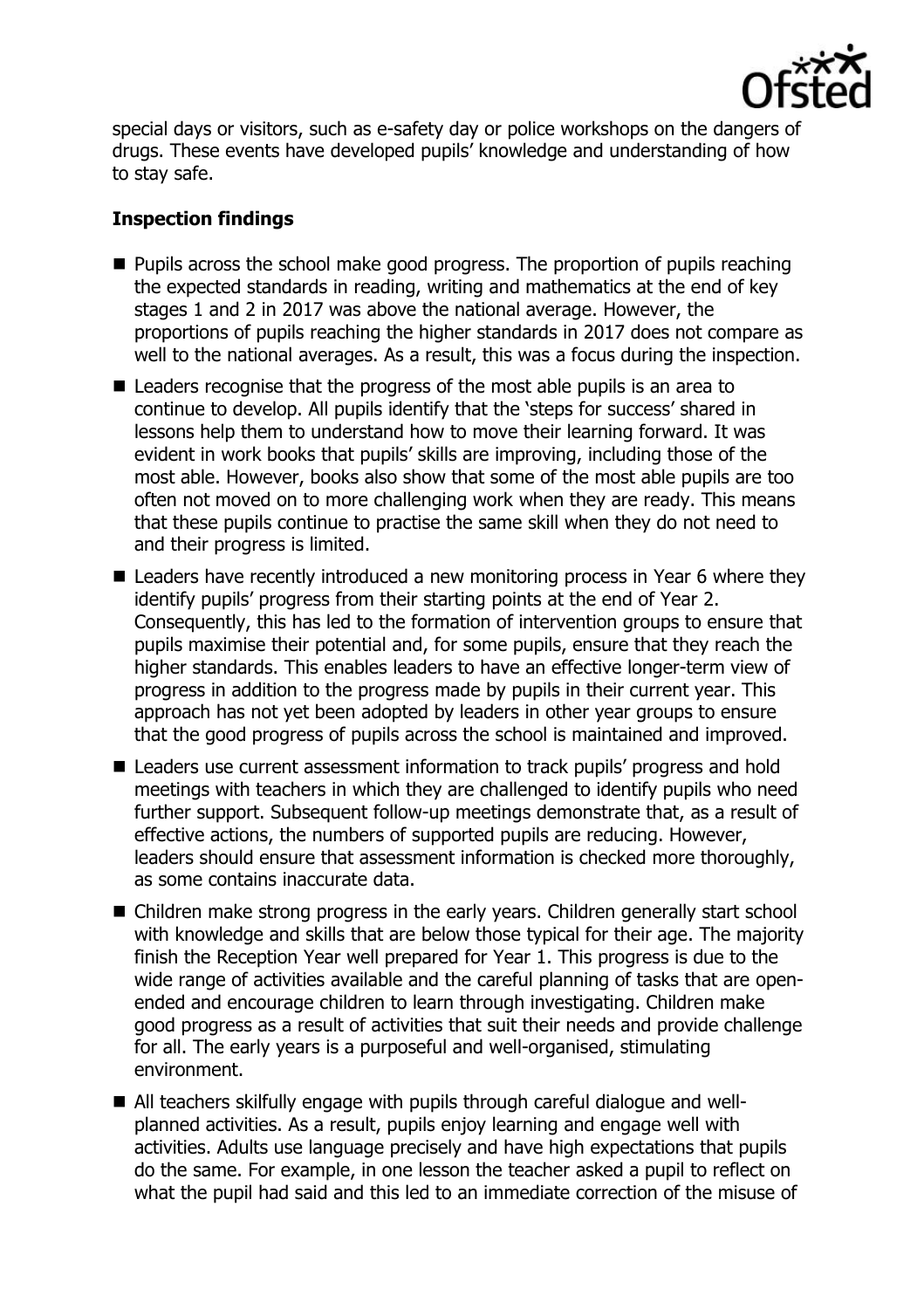

grammar.

- Leaders have correctly identified their five key priorities for improvement, and documentation successfully involves all staff, helping them effectively to understand their roles within the plan. You have implemented improvement plan initiatives well and leaders are able to identify their impact in general terms. However, some objectives are too broad and do not contain specific measurable outcomes. As a consequence, local academy committee members are not always able to ascertain the extent to which new initiatives are successful.
- Members of the local academy committee are clear in their understanding of the school's priorities. Members challenge leaders in committee meetings through effective questions, as recorded in the minutes. In subsequent meetings outstanding points are carefully followed up to ensure thoroughness of approach. Members were knowledgeable about the school through appropriate training, presentations from leaders and their own visits to the school. Committee members further challenge leaders through writing detailed reports reflecting and following up on their visit findings. Members recognise the need for more clarity in school improvement documentation, in order to provide them with a more precise and regular understanding of school performance.
- **Pupils' behaviour in class and around school was exemplary during the** inspection. Leaders analyse patterns of behaviour in detail, and leaders' effective responses have demonstrated a reduction in incidents and a drop in the number of fixed-term exclusions from 2016. All staff in their survey, the vast majority of parents and pupils in the online survey and all pupils spoken to agreed that behaviour was good.
- As a result of historical attendance information, we reviewed the attendance and persistent absence of pupils. Leaders carefully monitor the attendance of all pupils to ensure that persistent absence is challenged. Staff who lead on attendance arrange meetings with parents when required and this has led to increased attendance in a number of individual cases. Despite leaders taking appropriate actions, percentages of attendance remain below national figures, particularly for disadvantaged pupils and those who have special educational needs (SEN) and/or disabilities. Leaders have also identified that persistent absence quite rightly remains a focus for the school.

### **Next steps for the school**

Leaders and those responsible for governance should ensure that:

- assessment information is accurate and used alongside improvement plans that have precise objectives and clear measurable outcomes, in order for academy committee members to further hold leaders to account
- $\blacksquare$  most-able pupils are consistently moved to more challenging work when they have mastered skills during lessons, in order for more pupils to reach higher standards
- $\blacksquare$  rates of pupil attendance improve and that the numbers of pupils with persistent absence continues to be reduced, particularly for disadvantaged pupils or those